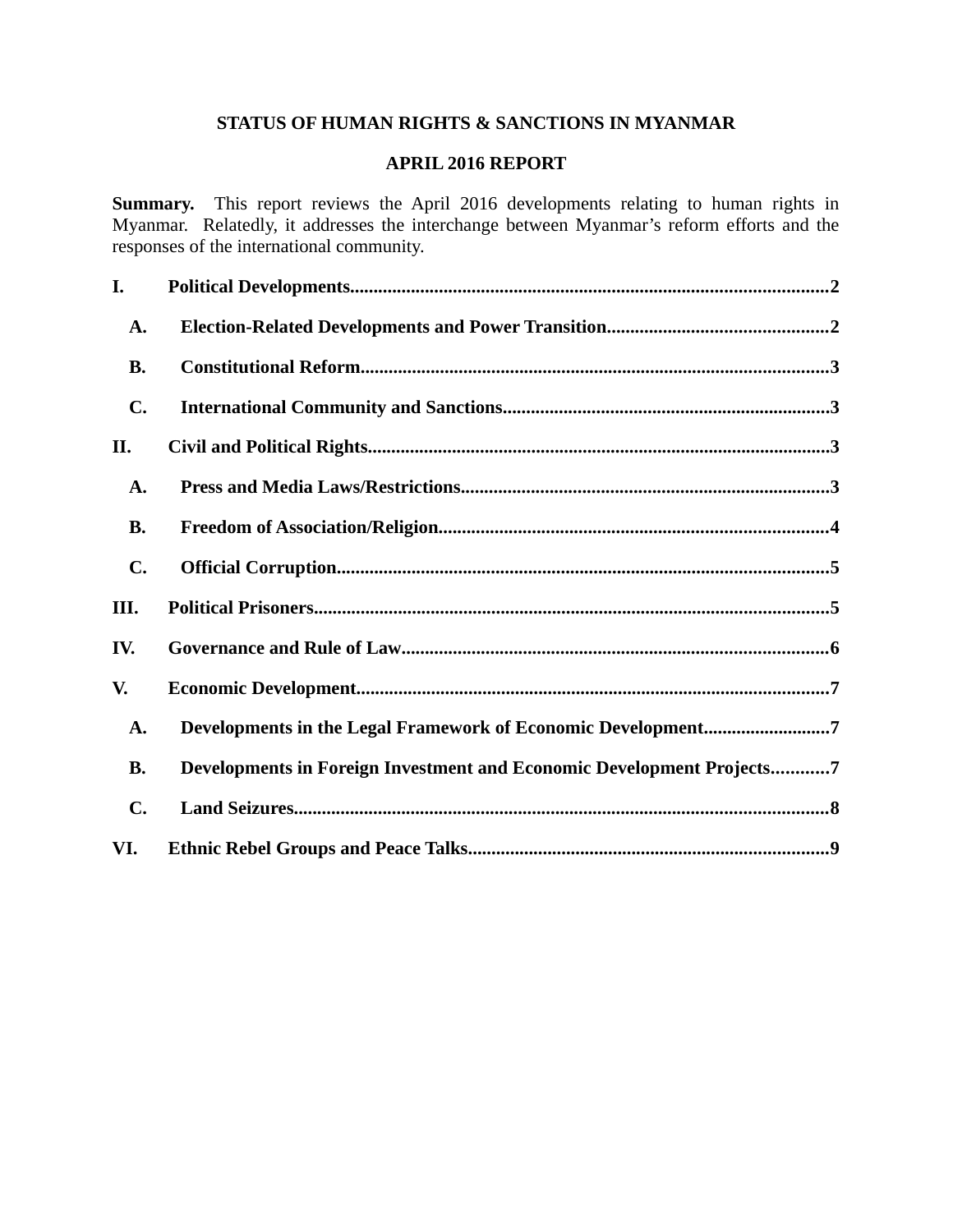### **I. Political Developments**

### <span id="page-1-1"></span><span id="page-1-0"></span>**A. Election-Related Developments and Power Transition**

On April 1, Myanmar began a new era under a National League for Democracy ("NLD") led government.<sup>1</sup> The newly elected officials were sworn in on March 30, but did not officially take up their duties in full until April  $1.^2$  The NLD promised to begin work to achieve its goals set out in a 25-page election manifesto, which included striving for ethnic affairs and internal peace, a Constitution that ensures that all the people of Myanmar can live together in tranquility, a system of government that will fairly and justly defend the Myanma people and the freedom and security to prosper. $3$ 

On the first day of officially taking office, the Upper House of the NLD-controlled Parliament approved a bill that would formalize Aung San Suu Kyi's role as the country's leader by creating a new post for her as "state counselor," which some analysts have compared to prime minister.<sup>4</sup> Known as the State Counselor Bill, the bill specifically names Aung San Suu Kyi as the country's State Counselor, with a term equal to that of the President.<sup>5</sup> In the new role, Aung San Suu Kyi would be able to collaborate with any government organization, department or individual in order "to help a multi-party democracy flourish, to generate a vibrant market economy, to establish a federal Union and to spur peace and development in the Union." <sup>6</sup> The bill states that the State Counselor could give "suggestions" in the interests of the people and nation, as long as those proposals do not contravene the Constitution. The bill does not specify to whom those suggestions would be directed toward, and does not include any lawfully binding mechanism ensuring that the State Counselor's suggestions are implemented.<sup>7</sup>

Military lawmaker Brig-Gen Khin Maung Aye spoke in opposition to the bill, saying it violated the 2008 Constitution and would create conflicts of interest for Aung San Suu Kyi, given the extensive role she has carved out for herself in the new cabinet. $8$  According to Khin Maung Aye, clause 5(b) of the draft bill, which states that the state counselor shall be responsible to the Union Parliament, is in conflict with Article 232(h) of the 2008 Constitution, which states that the Union ministers shall be responsible to the President.<sup>9</sup> He also argued that the bill would create a situation that allowed Aung San Suu Kyi to straddle the legislative-executive divide, taking power in both branches of government.<sup>10</sup> Others, including Lawmaker Myint Naing from the Arakan National Party, suggested that the legislation should not be drafted to include a specific name, but rather should be amended to designate the "chairperson of the electionwinning party" as State Counsellor. $11$ 

The State Counsellor bill was passed in the Lower House of Parliament on April 5, without any amendments to the legislation as passed by the Upper House despite aggressive push-back from the military bloc.<sup>12</sup> Military lawmakers boycotted the proceedings by refusing to cast ballots and accused the NLD legislators of "democratic bullying." <sup>13</sup> Military lawmakers in the Lower House echoed concerns expressed by their colleagues in the Upper House, arguing that Parliament should not pass a law that would allow an individual to possess both legislative and executive powers.<sup>14</sup> Brig-Gen Maung Maung also called for amending the term "Federal Union," which the bill used to describe Myanmar, to "Union Country," because the word "federal" is not used in the 2008 Constitution.<sup>15</sup> The request put on display the sensitivity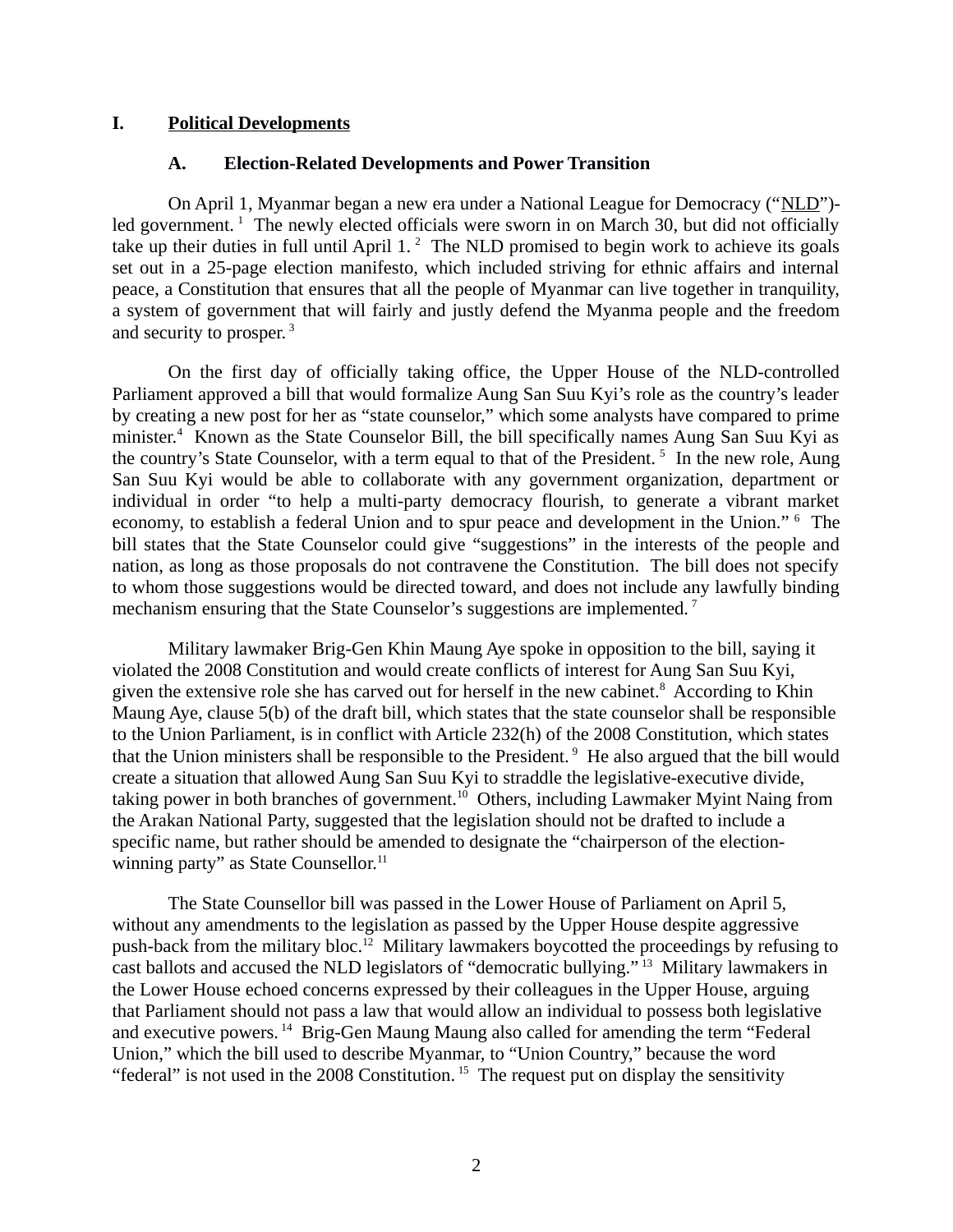surrounding the idea of a federal system of government, a constitutional reform that the NLD supports but which military leaders have opposed.

One day later, on April 6, President Htin Kyaw signed the State Counselor Bill into law.<sup>16</sup> The coming months will reveal the ultimate impact of the bill on the politics and policies of Myanmar.

Soon after assuming her role as Myanmar's foreign minister, Aung San Suu Kyi hosted dignitaries from several countries.<sup>17</sup> On April 7, Aung San Suu Kyi met with Canadian Foreign Minister Stephane Dion, who congratulated Myanmar on installing its first civilian government in decades and on its transition from military rule to democracy.<sup>18</sup> Aung San Suu Kyi said Dion had offered to help efforts to end longstanding armed insurgencies against the Burmese-majority government by minority groups demanding autonomy and control over their natural resources in the north, northeast and east of the country.<sup>19</sup> Aung San Suu Kyi also hosted the foreign ministers of China and Italy earlier this week.<sup>20</sup> The week's meetings advanced the perception that Aung San Suu Kyi will be the face of the country in international relations, with President Htin Kyaw playing a supporting role.

## <span id="page-2-1"></span>**B. Constitutional Reform**

In a nationally televised address to mark the start of the Buddhist New Year on April 18, Aung San Suu Kyi vowed to push for constitutional amendments to build a true democracy in Myanmar as it emerges from decades of military control.<sup>21</sup> "Our policies and principles are to ensure national reconciliation, internal peace, the rule of law, amendments to the constitution and keeping the democratic system dynamic," she said. <sup>22</sup> She stated that the constitution must be amended, so that it may "be one that will give birth to a genuine democratic union."  $^{23}$ 

## <span id="page-2-0"></span>**C. International Community and Sanctions**

United States sanctions targeting Myanmar remain in place, although hope exists that the NLD's assumption of power will lead to the easing and eventual removal of the sanctions regime.<sup>24</sup> Global sanctions have been effective in prodding Myanmar to make democratic and human rights reforms, including the democratic elections that led to the NLD's victory, but the concern now is that the U.S. may aim to keep sanctions in place in order to coerce further change and prevent "backsliding", or the return to a more authoritarian government.<sup>25</sup> A former employee of the U.S. Office of Foreign Assets Control ("OFAC") suggested that the U.S. should work towards streamlining its decision-making process with respect to Myanmar in order to respond to sanctions-related issues as they arrive, de-listing certain individuals from OFAC's list of Specially Designated Nationals and Blocked Persons in coordination with the Myanma government, and eventually lifting the sanctions regime. <sup>26</sup> Ideally, these efforts would facilitate U.S. banks and other businesses seeking to expand their economic presence in Myanmar as the country begins to open up and admit foreign investment.<sup>27</sup> One issue still standing in the way is the treatment of Myanmar's Rohingya and other ethnic minorities, a sore point for the NLD as party leader Aung San Suu Kyi has been criticized internationally for failing to speak out on the issue for fear of undermining support for her party. $^{28}$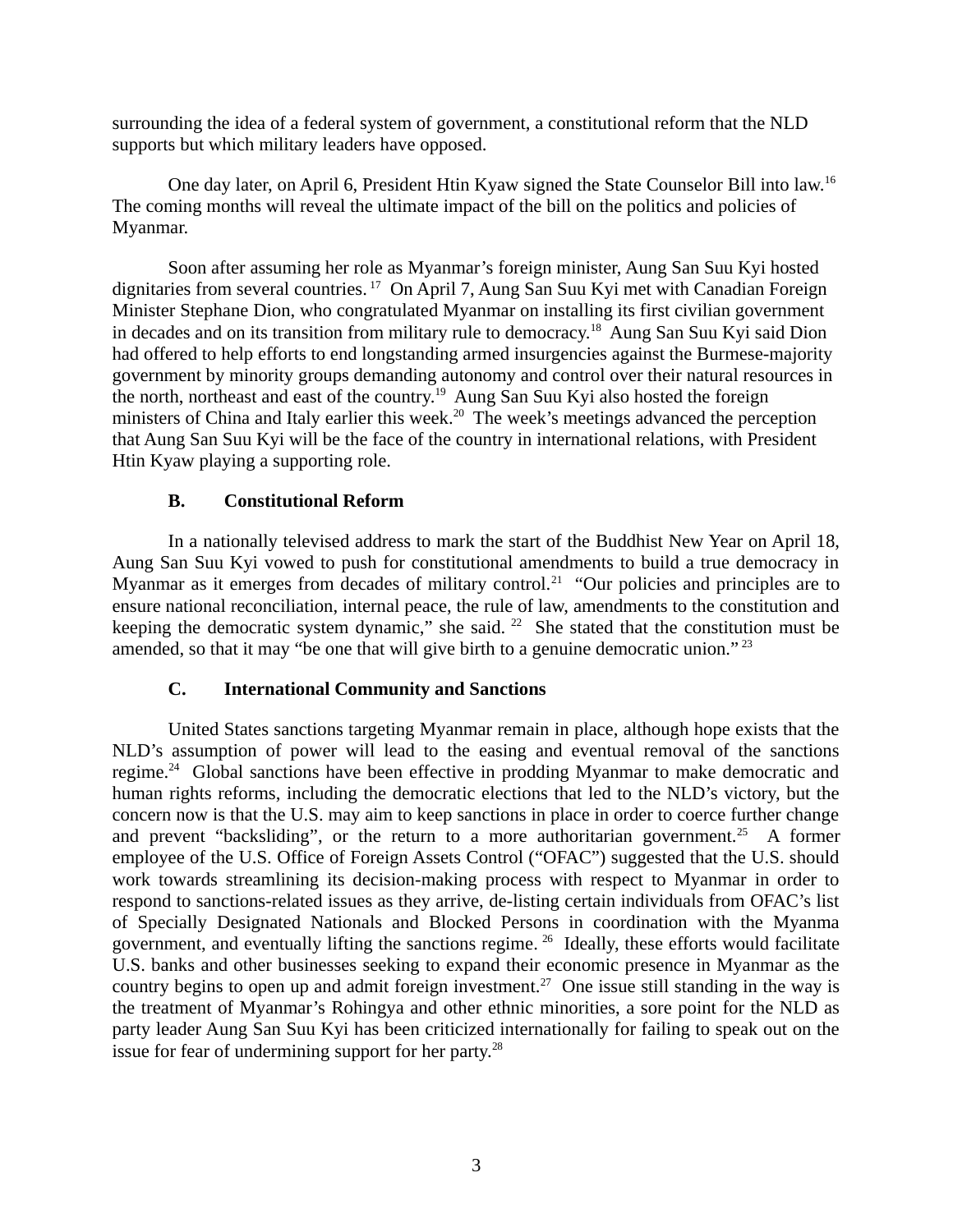## **II. Civil and Political Rights**

## <span id="page-3-2"></span><span id="page-3-1"></span>**A. Press and Media Laws/Restrictions**

Several members of the media were released from prison this month under a government amnesty program implemented by the new NLD-led administration.<sup>29</sup> Among those pardoned by President Htin Kyaw were four reporters and the CEO of weekly publication *Unity*, who served two years and two months of seven year sentences for breaching the 1923 State Secrets Act.<sup>30</sup> On April 24, the co-founder of the Myanmar Times, Myat Swe (Sonny), was also released from Taunggyi Prison in Shan State. He had received a 14-year sentence in 2005 for bypassing censorship regulations and had already served eight-and-a-half years when he was released.<sup>31</sup>

On May 2, the secretary of the Myanmar Media Council met with Information Minister Pe Myint to discuss how to establish a better relationship between the Ministry of Information and media organizations across the country.<sup>32</sup> During the meeting, the Information Minister pledged to reform the controversial Broadcasting Media Law, which was approved by parliament last August but not implemented according to plan, and promised to hold workshops throughout the coming year to gather input on how to change the law, foreshadowing a lengthy reform process.<sup>33</sup> He also said that each government ministry will appoint a spokesperson to make information public and that ministers would begin holding press conferences for special announcements.<sup>34</sup>

On May 3, World Press Freedom Day, media organizations urged the government to implement a Freedom of Information Act in a joint address to the Information Minister during a ceremony in Yangyon.<sup>35</sup> The address criticized the new government for its lack of communication with the media during the month of April and for issuing a ban that prevents MPs from speaking to the media and closes parts of parliament from the press.<sup>36</sup>

## <span id="page-3-0"></span>**B. Freedom of Association/Religion**

The month of April saw the new government of Myanmar release many political prisoners, but hardships remain for many imprisoned under laws repressing freedom of association and freedom of religion.

During his first week in the Cabinet, Religious Affairs Minister Aung Ko gave an interview with Voice of America regarding the new government's plan for religious minorities in Myanmar. In his statement, Aung Ko denied government abuse based on religion, noting that in Myanmar religious minorities, including Christians, Hindus and Muslims, had not been "deliberately oppressed."<sup>37</sup> He also stated that Buddhists are "full citizens" and that Muslims made up the majority of "associate citizens," implying that religious minorities are considered partial citizens or foreigners.<sup>38</sup>

On April 8, a court in Mandalay sentenced two Muslim inter-faith activists, Pwint Phyu Latt and Zaw Zaw Latt, who had been sentenced to two years in prison in 2016, to an additional two years in prison with hard labor.<sup>39</sup> The two activists had been convicted on charges under the Unlawful Association Act section 17(a) after photos circulated on social media of two visits they allegedly made: one across the India-Myanmar border to Mizoram State in 2014, and the other a charity visit to a war-torn area of the Kachin state in 2012 during which the pair met with members of the Kachin Independence Army.<sup>40</sup> Speaking to the press before he returned to prison, Pwint Phyu Latt stated that they did not plan to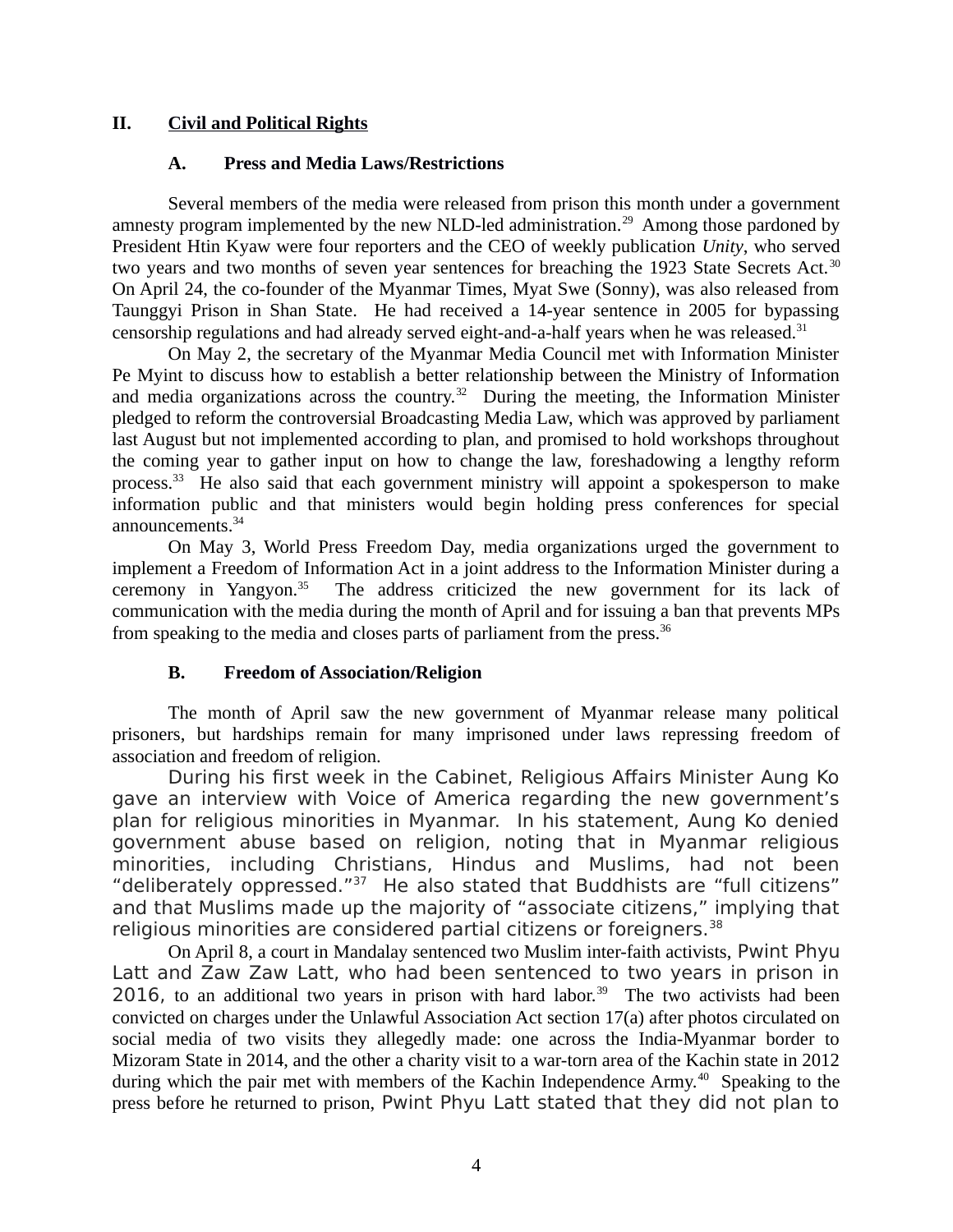file an appeal, believing instead that the new government would soon abolish the Unlawful Association Act as part of its peace process. $41$  Both activists had formerly worked with the NLD<sup>42</sup> but had most recently been members of Thint Myat Lo Thu Myar (Peace Seekers and Multiculturalist Movement), a foundation created to promote tolerance between Myanmar's different religious groups.<sup>43</sup>

On April 28, hundreds of Myanma nationalists and Buddhist monks participated in a march in front of the United States embassy, protesting the US's use of the word Rohingya.<sup>44</sup> An official statement from the United States expressing its condolences for the deaths of 21 Rohingya, including nine children, from Rakhine state earlier in the month as they travelled from Sin Tet Maw camp by boat to buy food in Rakhine's state capital, Sittwe.<sup>45</sup> The protesters did not make mention of the conditions that led to the deaths of the Rohingya and instead asserted that there are no Rohingya in Myanmar and that if the United States uses the term, it should take the people who call themselves that to the U.S.<sup>46</sup>

## <span id="page-4-1"></span>**C. Official Corruption**

On April 2, Aung San Suu Kyi issued guidelines for the acceptance of gifts by Myanmar's civil servants to eradicate bribery and corruption in Myanmar.<sup>47</sup> The guidelines are intended to provide guidance to public officials on when the receipt of gifts in a personal or social context is permissible, and when the acceptance of a gift may instead be deemed to be an act of bribery. <sup>48</sup> Historically, Myanmar has been criticized internationally for a culture of bribery and corruption.<sup>49</sup> The previous government, led by the Union Solidarity and Development Party, introduced the Anti-Corruption Law, but the interpretation and enforcement of this law were often vague and inconsistent.<sup>50</sup> As a basic principle, the new guidelines expressly forbid public officials from accepting any gift from a person or organization which has been offered or given to the public official on account of their official position.<sup>51</sup> The guidelines emphasize a prohibition against gift giving in the context of the giver trying to do business with an agency under the supervision of the recipient, or the giver potentially benefitting from an act which the recipient has the authority to control.<sup>52</sup>

## <span id="page-4-0"></span>**III. Political Prisoners**

Since taking office, the NLD-led government has prioritized relief for political prisoners.<sup>53</sup> On April 8, 199 activists and student protesters on trial were released on orders from Aung San Suu Kyi.<sup>54</sup> Another 83 political prisoners were freed on April 17 after they were pardoned by President Htin Kyaw.<sup>55</sup> Between April 1 and April 17, a total of 282 political prisoners had been released or had charges against them dropped.<sup>56</sup> As of April 22, however, observers estimated that over 40 political prisoners remained behind bars and at least 100 more activists remained on trial for political actions.<sup>57</sup> As previously mentioned, among those pardoned were four reporters and the chief executive officer of weekly publication *Unity*, who served two years and two months of seven-year sentences for breaching the 1923 State Secrets Act.<sup>58</sup> In televised remarks to mark the start of the Buddhist New Year on April 18, President Htin Kyaw vowed to continue efforts "to release political prisoners, political activists, and students facing trials related to politics."<sup>59</sup>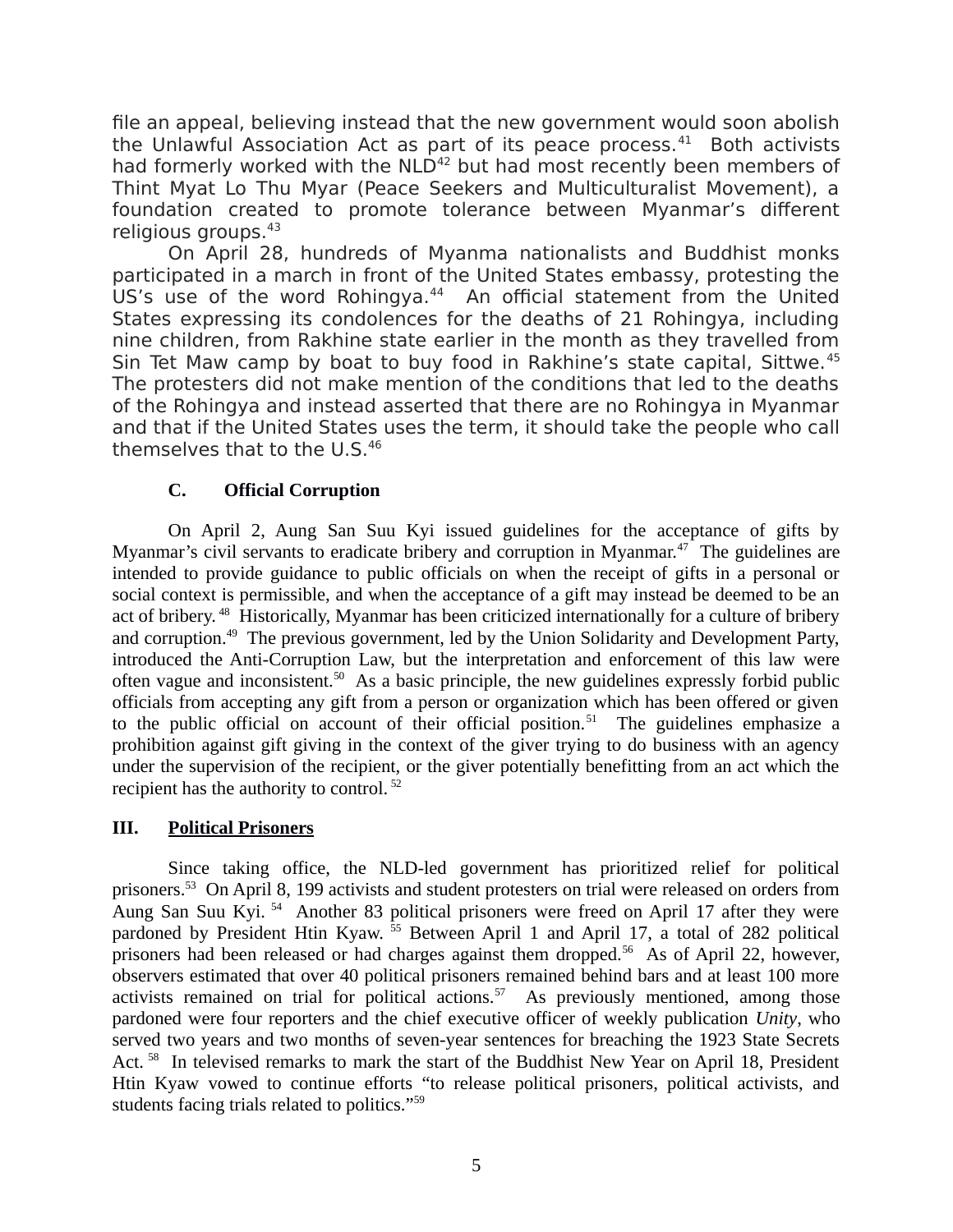On the legislative front, Myanmar's Legal Affairs and Special Cases Assessment Commission recommended that the government abolish or amend 142 laws that have been used as tools to arrest political activists for decades.<sup>60</sup> The commission suggested abolishing laws that were most often used to imprison activists, including the 1950 Emergency Provisions Act, the Penal Code's Section 505(b), and Article 18 of the Peaceful Assembly Law. <sup>61</sup> These laws were widely used to arrest dissidents, politicians and activists under the previous military regime as well as under Thein Sein's quasi-civilian government. <sup>62</sup> Peaceful protesters were often detained under Article 18 of the Peaceful Assembly Law, which requires organizers to obtain government permission prior to protesting.

Following the recommendation of the Legal Affairs and Special Cases Assessment Commission, the Bill Committee of Parliament's Upper House began reviewing the Peaceful Assembly Law and the Emergency Provisions Act on April 26.<sup>63</sup> Members of the Bill Committee reported that the committee would review 15 of the 142 laws flagged by the Legal Affairs and Special Cases Assessment Commission. <sup>64</sup> "We are now starting to review the Peaceful Assembly Law and Emergency Provisions Act. After reviewing these laws, we will decide whether to amend or abolish them, and then later we will submit these recommendations to the Parliament," said committee member Aung Kyi Nyunt, adding that the two bills would be prioritized throughout the review process. <sup>65</sup>

Although Parliament took a lengthy recess at the end of April for the annual Thingyan water festival, members will reconvene on May 2, after which the Bill Committee's recommendation would likely be submitted for parliamentary consideration. After reconvening, the Lower House is also expected to consider a bill that would rescind Myanmar's 1975 State Protection Law.<sup>66</sup> The 1975 law, also known as the "Law to Safeguard the State Against the Dangers of Those Desiring to Cause Subversive Acts," was enacted during Myanmar's socialist era and was used to oppress political activists who did not share the same opinion or vision of the government.  $67$  The law currently allows a "central board" to pass orders "restricting any fundamental right of any person suspected of having committed or believed to be about to commit, any act which endangers the sovereignty and security of the state or public peace and tranquility." <sup>68</sup>

#### <span id="page-5-0"></span>**IV. Governance and Rule of Law**

In the wake of NLD conflict with the military following the creation of Aung San Suu Kyi's new "State Counsellor" position, some observers have wondered whether Aung San Suu Kyi and the NLD have pushed the military bloc too hard, capitalizing on the NLD's victory too quickly at the expense of a working relationship with the military moving forward.<sup>69</sup> By establishing the "State Counselor" position, Aung San Suu Kyi may have effectively made an end-run around the constitutional bar to her direct presidency, but she had intended to do so even without the label of a state-endorsed position. This move instead seems designed to send a message to the Tatmadaw that they are on the way out—a move not conducive to building trust as the transition to democracy forges ahead.<sup>70</sup>

Others outside of the military have been critical of Aung San Suu Kyi and of how she has deployed the power now enjoyed by the NLD. The *Centre for Research on Globalization* has questioned whether the NLD can really be said to champion democracy while leading from a position higher than the nation's highest elected official, citing Aung San Suu Kyi's ties to foreign interests as the reason for barring her from occupying the seat herself.<sup>71</sup> While the question fails to ask whether championing democracy necessarily requires obedience to an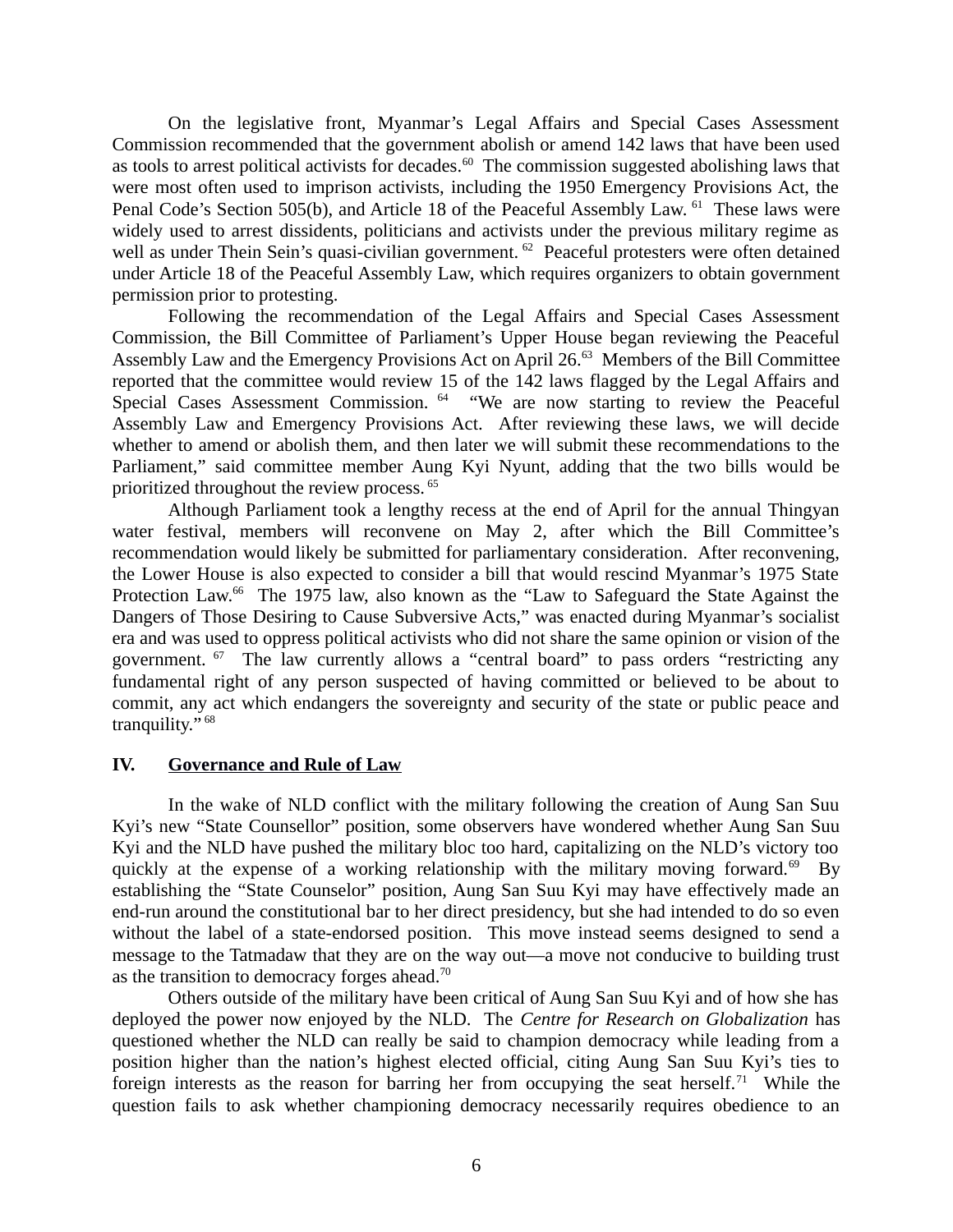undemocratically drafted constitution, the piece does raise the issue that skirting the rule of law —even when it may appear to suit the will of a nation's people at present, and especially to establish an elevated position of rule—may lead to unforeseen and decidedly undemocratic consequences.<sup>72</sup>

The NLD continues to face one of the same major challenges that its predecessor government tried to address: the representation and administrative integration of Myanmar's many ethnic groups, some of which continue to resist the central Myanma government through armed rebellion.<sup>73</sup> The challenge is a balancing act, with the ethnic groups on the one hand seeking regional autonomy and decentralization of national power, and the military on the other hand unhappy to embrace the idea of federalism, which it fears would embolden Myanmar's various states to resist the union government.<sup>74</sup> Nikkei Asia Review writer Robert H. Taylor has suggested that one solution may lie in decentralizing beyond even the state level and adopting a framework where elected power rests at the district level.<sup>75</sup> Currently, the district administrations are run by unelected officials reporting to the General Administration Department of the Ministry of Home Affairs (one of the sectors constitutionally under the perpetual purview of the military). Taylor submits that by replacing appointed district-level administrators with elected councils, local citizens—including the various ethnic groups who are not contained at the regional level but spread out nationally—will be better able to participate in the day-to-day bureaucracy, while the individual districts will never amass enough power to threaten the union government or military directly.<sup>76</sup> Such a balance may give ethnic rebels a reason to put away arms and participate peacefully in government, as was the case with Indonesia's decentralization over a decade ago.<sup>77</sup>

### **V. Economic Development**

## <span id="page-6-2"></span><span id="page-6-1"></span>**A. Developments in the Legal Framework of Economic Development**

As noted in previous reports, the Yangon Stock Exchange ("YSX") was launched on March 25. Although the YSX continues to have only one listed company (First Myanmar Investment), the reaction by Myanma investors to the YSX continues to be positive.<sup>78</sup> Other companies are expected to soon list on the YSX, including Myanmar Thilawa SEZ Holdings in May, and several banks and construction firms by the end of the year.<sup>79</sup> Firms seeking to trade on the YSX must satisfy a number of requirements, including an examination process that reviews a firm's management and accounting practices.<sup>80</sup>

On April 4, the Central Bank of Myanmar, "[i]n order to create an enabling regulatory framework for efficient and safe mobile financial services in Myanmar," issued regulations on mobile financial services.<sup>81</sup> According to press reports, the new regulations would permit mobile financial service providers to offer a number of services to underbanked citizens, including kyatdenominated cash-in, cash-out transactions, money transfers and domestic payments.<sup>82</sup>

## <span id="page-6-0"></span>**B. Developments in Foreign Investment and Economic Development Projects**

In April, it was reported that foreign direct investment ("FDI") in Myanmar increased 18% for the year ended March 31, with "the capital inflow fueled by economic growth expectations for a country making a historic break from its military-led past."<sup>83</sup> The increase in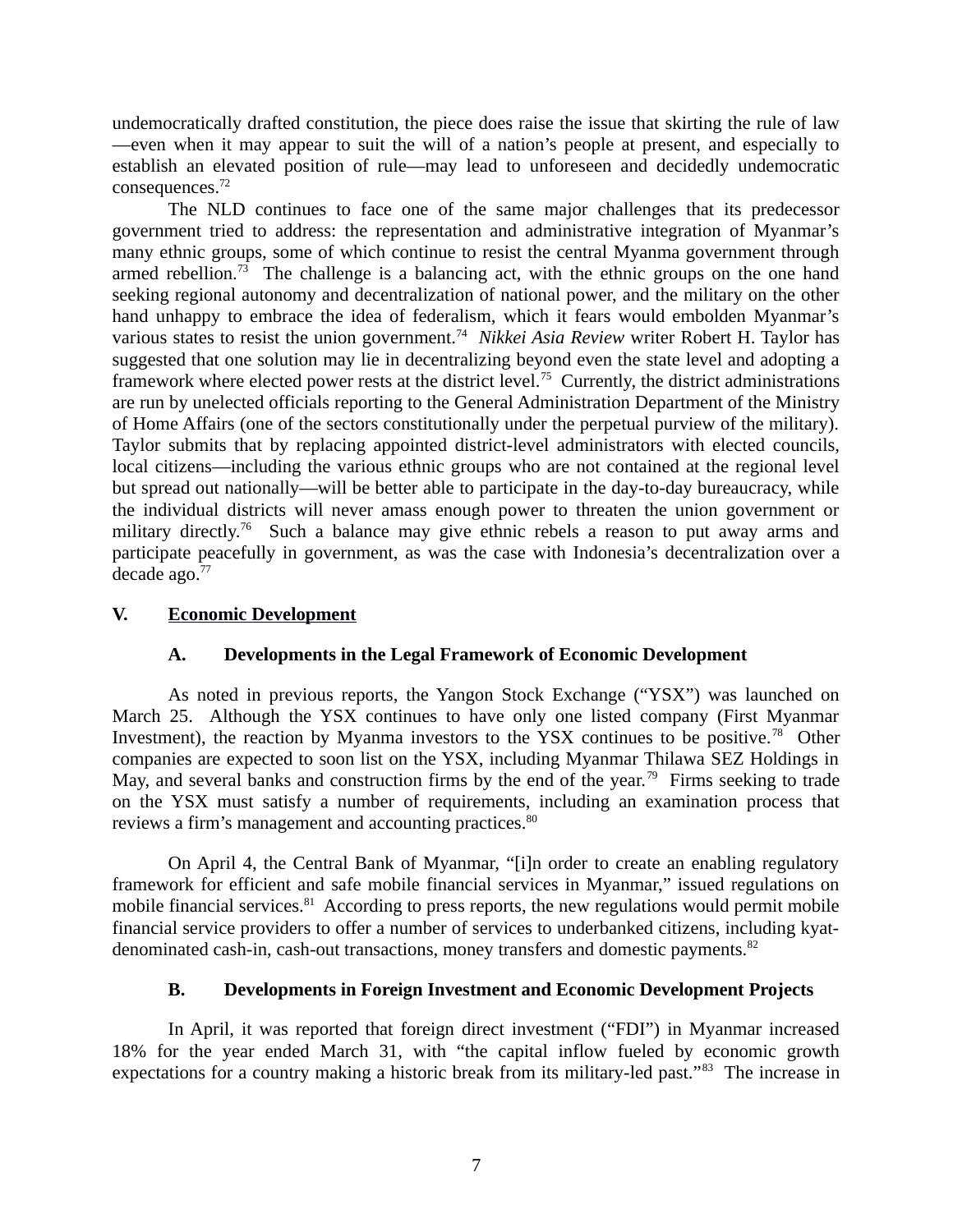FDI is expected to continue this year due to, among other things, the expected easing of U.S. sanctions during the first year of the National League for Democracy's rule.<sup>84</sup>

On April 5, Aung San Suu Kyi met with the Chinese Foreign Minister, Wang Yi, in Nay Pyi Taw, Myanmar.<sup>85</sup> The meeting focused on strengthening bilateral relations between Myanmar and China, and the two leaders expressed a desire to resolve disputes on business related matters through "friendly consultations."<sup>86</sup> Days after the meeting, it was reported that a Chinese state-affiliated company plans to open an oil refinery near a special economic zone in Dawei, Myanmar.<sup>87</sup>

## <span id="page-7-0"></span>**C. Land Seizures**

Protests in Arakan State were planned in April to demand "compensation for land [allegedly] damaged to make way for a contentious oil and gas pipeline laid by China National Petroleum Corporation ("CNPC")."<sup>88</sup> Reportedly, more than 100 hectares were spoiled by the CNPC during the construction of the pipeline. More than 200 people were affected by the pipeline and 111 of them had not yet received compensation for the damage to their land, despite seeking compensation since 2013.<sup>89</sup> At least 100 protestors were expected to join the April protests.<sup>90</sup>

Two farmers in Nay Pyi Taw who are challenging charges brought against them for "squatting" on land they say was confiscated from them by the government have been told that the adjudication of their case would be postponed for the  $18<sup>th</sup>$  time.<sup>91</sup> Each of the two farmers had between 20 to 30 acres of land confiscated.<sup>92</sup> One received only partial compensation, while the other received no compensation at all for the confiscated land. Both were charged after continuing to till the land for which they were not compensated.<sup>93</sup> Eight additional farmers in the same area have been charged with squatting since the new government came to power, and their cases are set to be adjudicated at the end of April.<sup>94</sup>

In Yangon, residents who had been labelled as unlawful squatters are appealing to the new administration to end its policy of violent evictions.<sup>95</sup> Tenants in one housing complex, who had been given eviction notices, indicated that they could not move because they had no alternative homes.<sup>96</sup> At a press conference held on April 5, residents encouraged the NLD-led government to enact legislation to address Yangon's pressing need for affordable housing and to create proper sewage and waste-disposal systems. $\frac{97}{100}$  Also in Yangon, there were reports of approximately 6,000 outstanding complaints of farmland seizures that remained unaddressed.<sup>98</sup> The committee tasked with addressing the complaints indicated that it had received 80 additional complaints since early April. <sup>99</sup> Lawmakers have indicated that they are developing plans to form a commission with relevant members of Parliament to review the complaints and conduct field investigations.<sup>100</sup>

In Mon State, over 16,000 acres of confiscated land are in the process of being returned by the military and other government departments, including the Ministry of Industry, to the land's original owners.<sup>101</sup> Despite this mass return of property, some landowners received cash compensation in lieu of their previously owned land, and many complained that the soil on much of the returned land had been spoiled, rendering it "unusable" for farming.<sup>102</sup>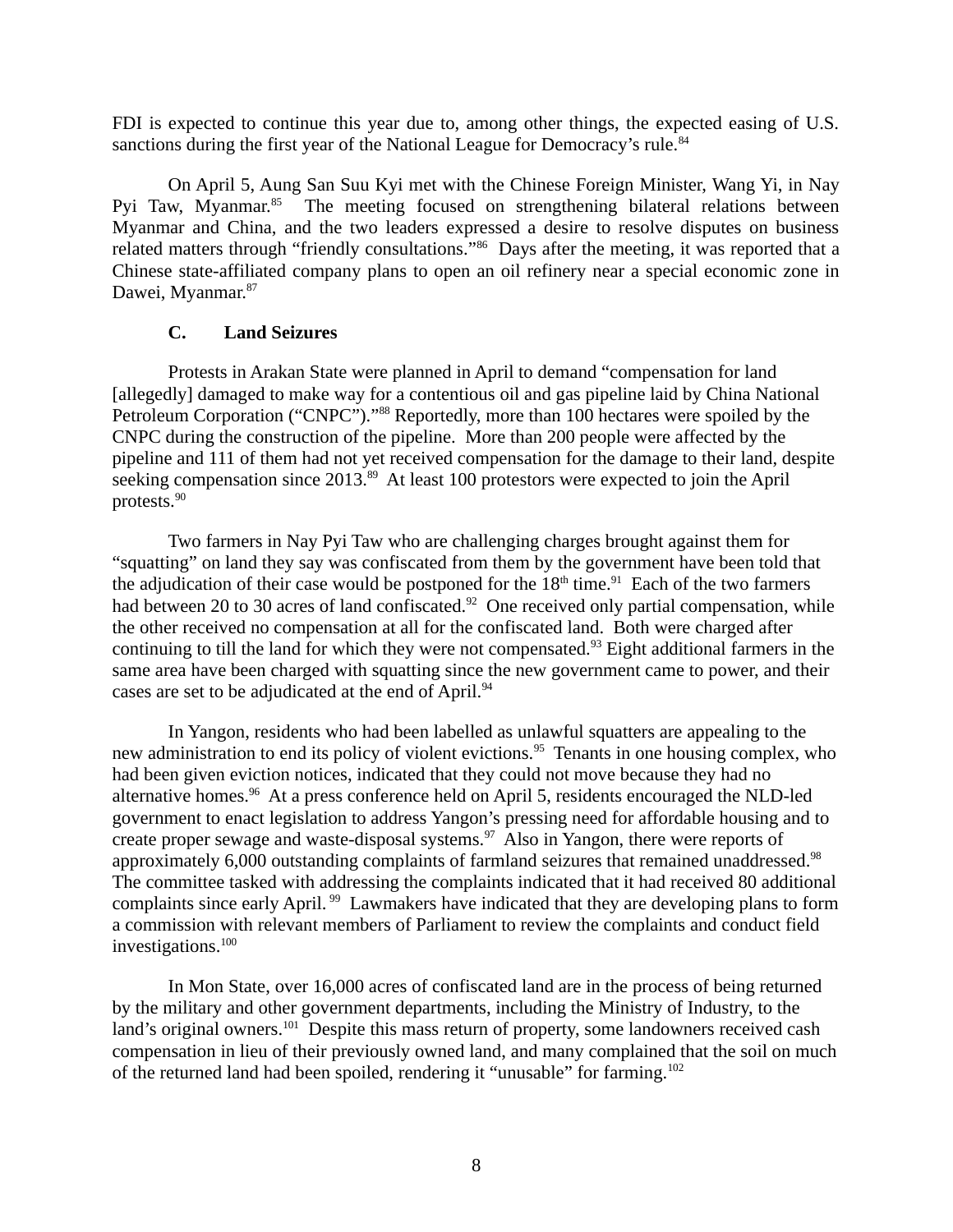In northern Shan State, the Manpang People's Militia reportedly "coerced" leaders and residents of several villages to attend a meeting about coal excavations, seeking to extract signatures from the residents for an agreement which would allow coal excavation on the residents' land.<sup>103</sup> Although no residents signed the agreement, there were unconfirmed reports that the militia may be working for outside companies in attempting to pressure villagers into signing off on coal excavation.<sup>104</sup>

The Myitsone dam project was not discussed during the first meeting between Aung San Suu Kyi and her Chinese counterpart.<sup>105</sup> However, reports indicate that the "fate of Myitsone is likely to loom large over the bilateral relationship in the months to come."<sup>106</sup>

## <span id="page-8-0"></span>**VI. Ethnic Rebel Groups and Peace Talks**

The NLD-led government has continued to indicate that the peace negotiation process is a "government priority."<sup>107</sup> At an April conference attended by ceasefire agreement signatories, Aung San Suu Kyi called for a peace conference "within two months" and encouraged "all stakeholders to help make that happen."<sup>108</sup> She proposed renaming the Myanmar Peace Center, a key player in the peace talks, as the National Reconciliation and Peace Center ("NRPC").<sup>109</sup> Her personal physician has been tapped to lead the renamed organization. <sup>110</sup>

The NLD has also extended an olive branch to non-signatories of the nationwide ceasefire agreement, indicating that the inclusion of non-signatory groups in the nationwide ceasefire deal would be a government priority."<sup>111</sup> Nine ethnic armed groups that did not sign the ceasefire agreement with the USDP government held a four-day meeting in Chiang Mai, Thailand to discuss preparations for negotiations with NLD officials.<sup>112</sup> Members of these nine ethnic groups welcomed Aung San Suu Kyi's speech in which she promised to build a "genuine, democratic federal union," seeing the speech as an auspicious sign for peace talks.<sup>113</sup> In early April, it was reported that talks had been arranged between "peace process luminaries," who were not officially representatives of the NLD, and three ethnic armed groups that the former government shut out of the ceasefire negotiations.<sup>114</sup> Ultimately, however, the ethnic groups decided against the meeting since any discussion would not be considered "official." The groups indicated that they want to meet those who can "really work for peace," such as official representatives of the NLD government."<sup>115</sup>

The Joint Monitoring Committee ("JMC"), comprised of representatives from the government, the Myanma military and the parties to the ceasefire agreement who were tasked with policing violations of the ceasefire agreement, plans to resume work without any representatives from the NLD government.<sup>116</sup> Two state-level JMCs have been formed so far and it is expected that state-level JMCs will be proposed for three additional states in the near future.<sup>117</sup> The national-level JMC has reported 500 complaints of violations of the ceasefire agreement, mostly from Shan State and Karen State.<sup>118</sup> The JMC continues to work on drafting the "terms of reference," which will aim to provide unbiased ways of addressing the problems that are brought forward. $119$ 

The JMC does not cover non-signatories areas, but there were also reported clashes between the Burmese Army and the Arakan Army in northern Arakan State, which was not a signatory to the ceasefire agreement.<sup>120</sup> The Arakan Army communications officer described the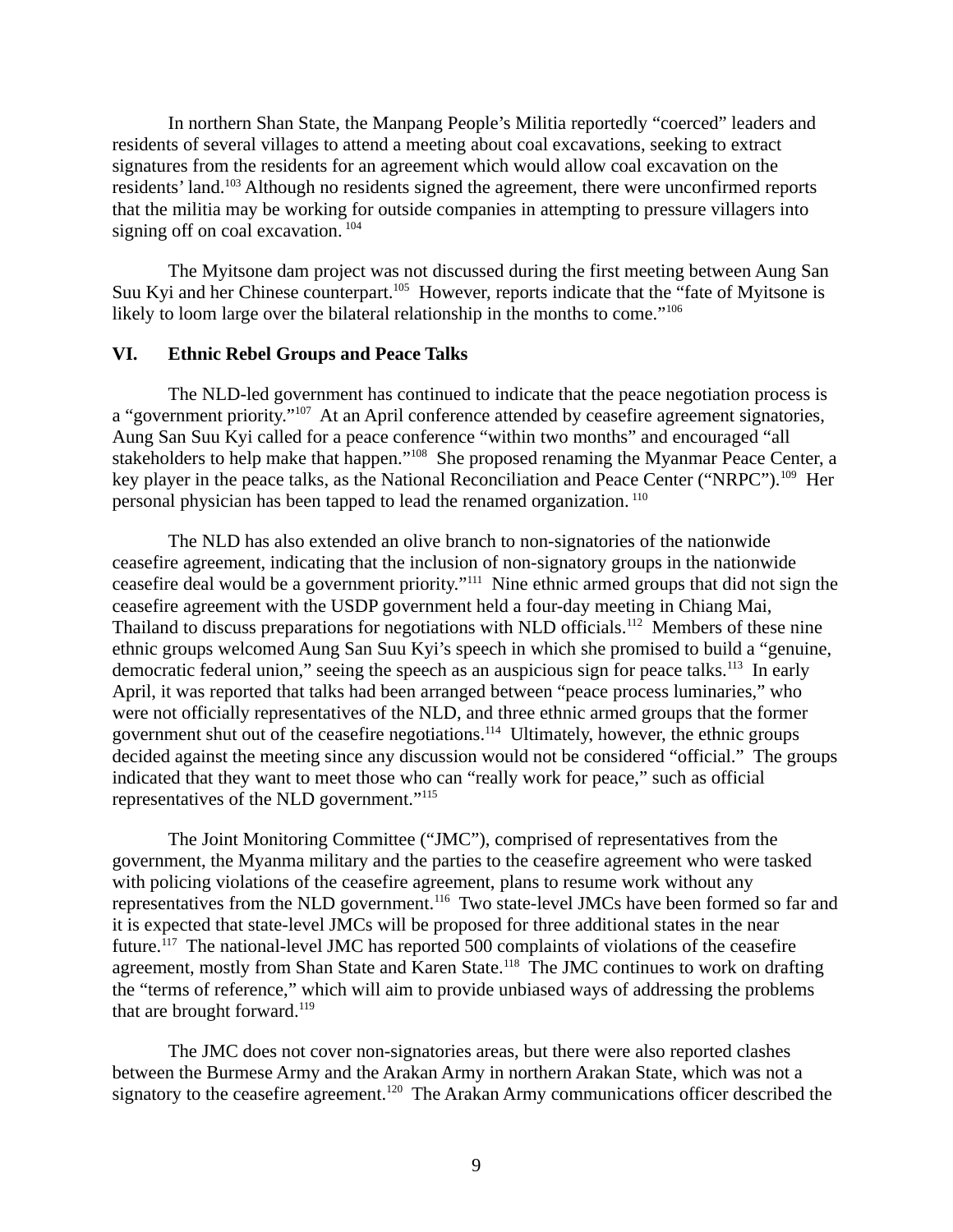ceasefire agreement as a "failed" agreement and indicated that his group would participate in talks with the government only if the other excluded groups were also invited.<sup>121</sup>

A recent report criticized the lack of transparency in the spending of funds earmarked for the peace process.<sup>122</sup> Over US\$100 million was contributed to Myanmar's peace programs by foreign governments and institutions, but critics argue that this aid has provided war-affected ethnic communities with little to no benefit.<sup>123</sup> Going forward, Aung San Suu Kyi stated that she would seek international assistance to fund the NRPC and would make sure those funds were used properly.<sup>124</sup>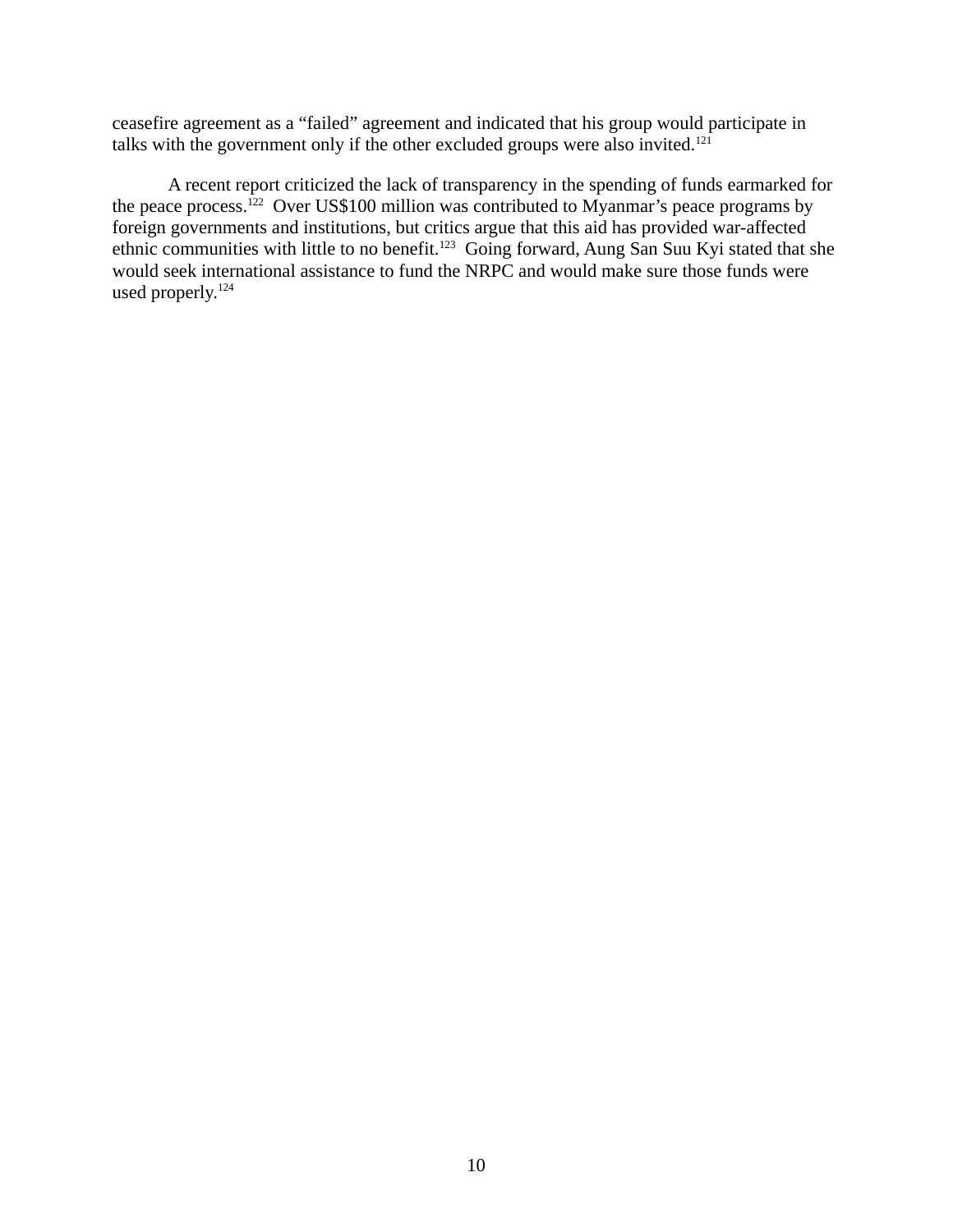- 1 The Irrawaddy, April 1, 2016: [http://www.irrawaddy.com/burma/day-1-of-a-new-era.html.](http://www.irrawaddy.com/burma/day-1-of-a-new-era.html)
- 2 *Id.* 3 *Id.* 4 The Irrawaddy, April 1, 2016: [http://www.irrawaddy.com/burma/bill-crowning-suu-kyi-state-counselor-passes-upper-house.html.](http://www.irrawaddy.com/burma/bill-crowning-suu-kyi-state-counselor-passes-upper-house.html) 5 *Id.* 6 *Id.* 7 *Id.* 8 *Id.* 9 *Id.* 10 *Id.* 11 *Id.* 12 The Irrawaddy, April 6, 2016: [http://www.irrawaddy.com/burma/military-mps-boycott-as-lower-house-passes-state-counselor](http://www.irrawaddy.com/burma/military-mps-boycott-as-lower-house-passes-state-counselor-bill.html)[bill.html.](http://www.irrawaddy.com/burma/military-mps-boycott-as-lower-house-passes-state-counselor-bill.html) 13 *Id.* 14 *Id.* 15 *Id.* 16 The Irrawaddy, April 7, 2016: [http://www.irrawaddy.com/burma/state-counselor-bill-signed-creating-powerful-position-for-suu](http://www.irrawaddy.com/burma/state-counselor-bill-signed-creating-powerful-position-for-suu-kyi.html)[kyi.html.](http://www.irrawaddy.com/burma/state-counselor-bill-signed-creating-powerful-position-for-suu-kyi.html) 17 The Irrawaddy, April 8, 2016: [http://www.irrawaddy.com/burma/suu-kyi-has-busy-week-meeting-foreign-diplomats.html.](http://www.irrawaddy.com/burma/suu-kyi-has-busy-week-meeting-foreign-diplomats.html) 18 *Id.* 19 *Id.* 20 *Id.* 21 The Irrawaddy, April 19, 2016: [http://www.irrawaddy.com/burma/suu-kyi-vows-to-amend-junta-era-constitution.html.](http://www.irrawaddy.com/burma/suu-kyi-vows-to-amend-junta-era-constitution.html) 22 *Id.* 23 *Id.* 24 Global Trade, April 22, 2016: [http://www.globaltrademag.com/global-trade-daily/commentary/difficulties-in-easing-sanctions-on](http://www.globaltrademag.com/global-trade-daily/commentary/difficulties-in-easing-sanctions-on-myanmar)[myanmar.](http://www.globaltrademag.com/global-trade-daily/commentary/difficulties-in-easing-sanctions-on-myanmar) 25 *Id*. 26 *Id*. 27 *Id*. 28 Reuters April 14, 2016: [http://www.newsweek.com/myanmar-rohingya-muslims-discrimination-united-states-minority-united](http://www.newsweek.com/myanmar-rohingya-muslims-discrimination-united-states-minority-united-states-448054)[states-448054.](http://www.newsweek.com/myanmar-rohingya-muslims-discrimination-united-states-minority-united-states-448054) 29 Myanmar Times, April 22, 2016: [http://www.mmtimes.com/index.php/national-news/mandalay-upper-myanmar/19914](http://www.mmtimes.com/index.php/national-news/mandalay-upper-myanmar/19914-more-political-prisoners-set-for-release-next-week.html) [more-political-prisoners-set-for-release-next-week.html](http://www.mmtimes.com/index.php/national-news/mandalay-upper-myanmar/19914-more-political-prisoners-set-for-release-next-week.html) 30 *Id.* 31 Myanmar Times, April 24, 2016: [http://www.mmtimes.com/index.php/national-news/6506-myanmar-times-co-founder](http://www.mmtimes.com/index.php/national-news/6506-myanmar-times-co-founder-freed-from-prison-after-8-years.html)[freed-from-prison-after-8-years.html](http://www.mmtimes.com/index.php/national-news/6506-myanmar-times-co-founder-freed-from-prison-after-8-years.html) 32 Myanmar Times, May 4, 2016: [http://www.mmtimes.com/index.php/national-news/20102-moi-chief-to-push-for](http://www.mmtimes.com/index.php/national-news/20102-moi-chief-to-push-for-broadcasting-law-reform.html)[broadcasting-law-reform.html](http://www.mmtimes.com/index.php/national-news/20102-moi-chief-to-push-for-broadcasting-law-reform.html) 33 *Id.* 34 Myanmar Times, May 4, 2016: [http://www.mmtimes.com/index.php/national-news/yangon/20103-media-expresses](http://www.mmtimes.com/index.php/national-news/yangon/20103-media-expresses-frustrations-with-nld-restrictions-on-world-press-freedom-day.html)[frustrations-with-nld-restrictions-on-world-press-freedom-day.html](http://www.mmtimes.com/index.php/national-news/yangon/20103-media-expresses-frustrations-with-nld-restrictions-on-world-press-freedom-day.html) 35 *Id.* 36 *Id.* 37 Irrawaddy, April 4, 2016: [http://www.irrawaddy.com/burma/nld-religious-affairs-minister-muslims-are-not-full](http://www.irrawaddy.com/burma/nld-religious-affairs-minister-muslims-are-not-full-citizens.html)[citizens.html](http://www.irrawaddy.com/burma/nld-religious-affairs-minister-muslims-are-not-full-citizens.html) 38 *Id.* 39 Irrawaddy, April 8, 2016: [http://www.irrawaddy.com/burma/interfaith-activists-sentenced-to-two-more-years-in](http://www.irrawaddy.com/burma/interfaith-activists-sentenced-to-two-more-years-in-prison.html)[prison.html](http://www.irrawaddy.com/burma/interfaith-activists-sentenced-to-two-more-years-in-prison.html) 40 *Id.* 41 *Id.* 42 *Id.* 43 Karen News, May 3, 2016: [http://karennews.org/2016/05/burma-government-urged-to-release-religious-tolerance](http://karennews.org/2016/05/burma-government-urged-to-release-religious-tolerance-advocates.html/)[advocates.html/](http://karennews.org/2016/05/burma-government-urged-to-release-religious-tolerance-advocates.html/) 44 The Diplomat, April 29, 2016:<http://thediplomat.com/2016/04/no-rohingya-behind-the-us-embassy-protest-in-myanmar/> 45 *Id.* 46 *Id.* 47 Lexology, April 20, 2016, [http://www.lexology.com/library/detail.aspx?g=9a78b6ae-0c14-473c-a215-c6b0bfda87df.](http://www.lexology.com/library/detail.aspx?g=9a78b6ae-0c14-473c-a215-c6b0bfda87df) 48 *Id* 49 *Id* 50 *Id* 51 *Id* 52 *Id* 53 President Office of Myanmar, April 8, 2016,<http://www.president-office.gov.mm/en/?q=briefing-room/news/2016/04/08/id-6546> 54 Myanmar times, April 22, 2016, [http://www.mmtimes.com/index.php/national-news/mandalay-upper-myanmar/19914-more-](http://www.mmtimes.com/index.php/national-news/mandalay-upper-myanmar/19914-more-political-prisoners-set-for-release-next-week.html)
- [political-prisoners-set-for-release-next-week.html.](http://www.mmtimes.com/index.php/national-news/mandalay-upper-myanmar/19914-more-political-prisoners-set-for-release-next-week.html)
- 55 *Id.*
- 56 Pen America, April 18, 2016: https://pen.org/press-release/2016/04/18/unity-5-journalists-freed-myanmar

57 Myanmar times, April 22, 2016, [http://www.mmtimes.com/index.php/national-news/mandalay-upper-myanmar/19914-more](http://www.mmtimes.com/index.php/national-news/mandalay-upper-myanmar/19914-more-political-prisoners-set-for-release-next-week.html)[political-prisoners-set-for-release-next-week.html.](http://www.mmtimes.com/index.php/national-news/mandalay-upper-myanmar/19914-more-political-prisoners-set-for-release-next-week.html)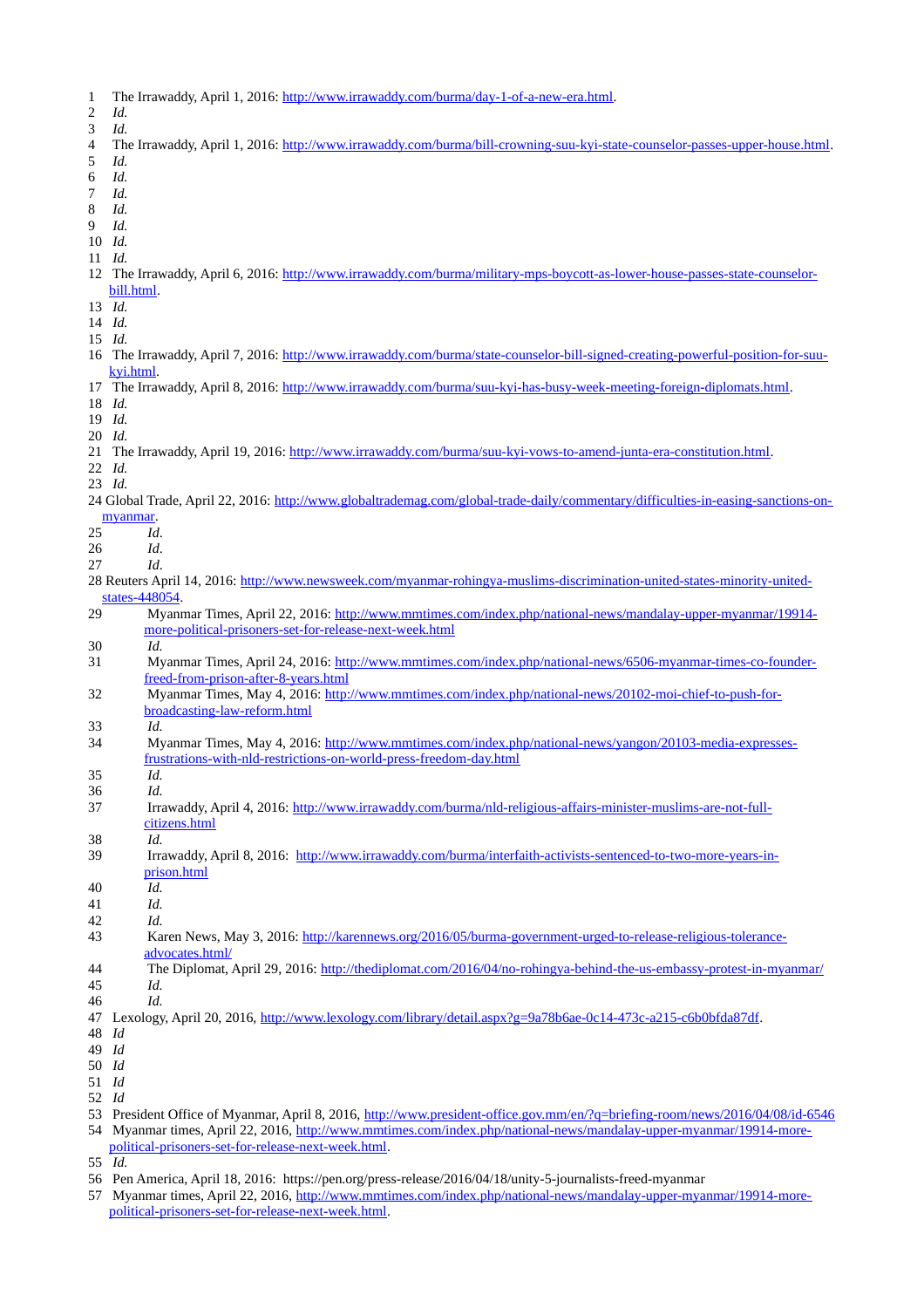- 58 *Id*.
- 59 The Irrawaddy, April 19, 2016: [http://www.irrawaddy.com/burma/suu-kyi-vows-to-amend-junta-era-constitution.html.](http://www.irrawaddy.com/burma/suu-kyi-vows-to-amend-junta-era-constitution.html)
- 60 The Irrawaddy, April 8, 2016: [http://www.irrawaddy.com/burma/legal-commission-recommends-scrapping-142-laws.html.](http://www.irrawaddy.com/burma/legal-commission-recommends-scrapping-142-laws.html)
- 61 *Id*. 62 *Id*.
- 63 The Irrawaddy, April 26, 2016: [http://www.irrawaddy.com/human-rights/upper-house-bill-committee-reviews-controversial](http://www.irrawaddy.com/human-rights/upper-house-bill-committee-reviews-controversial-laws.html)[laws.html.](http://www.irrawaddy.com/human-rights/upper-house-bill-committee-reviews-controversial-laws.html)
- 64 *Id*.
- 65 *Id*.
- 66 The Irrawaddy, April 28, 2016: [http://www.irrawaddy.com/burma/parliament-eyes-revocation-of-oppressive-security](http://www.irrawaddy.com/burma/parliament-eyes-revocation-of-oppressive-security-law.html)[law.html.](http://www.irrawaddy.com/burma/parliament-eyes-revocation-of-oppressive-security-law.html)
- 67 *Id*.
- 68 *Id*.
- 69 *Id*.
- 70 *Id*.
- 71 Centre for Research on Globalization, April 16, 2016: [http://www.globalresearch.ca/myanmars-political-transition-aung-san-suu](http://www.globalresearch.ca/myanmars-political-transition-aung-san-suu-kyi-non-democratic-democracy/5520382)[kyi-non-democratic-democracy/5520382.](http://www.globalresearch.ca/myanmars-political-transition-aung-san-suu-kyi-non-democratic-democracy/5520382)
- 72 *Id*.
- 73 Nikkei Asia Review, April 19, 2016: [http://asia.nikkei.com/Viewpoints/Viewpoints/Robert-Taylor-Reframing-Myanmar-s](http://asia.nikkei.com/Viewpoints/Viewpoints/Robert-Taylor-Reframing-Myanmar-s-governance-debate?page=1)[governance-debate?page=1,](http://asia.nikkei.com/Viewpoints/Viewpoints/Robert-Taylor-Reframing-Myanmar-s-governance-debate?page=1)
- 74 *Id*.

75 *Id*.

76 *Id*.

77 *Id*.

- 78 Financial Times, April 8, 2016: [http://www.ft.com/intl/cms/s/0/c212751a-fd2a-11e5-b3f6-11d5706b613b.html#axzz486wzsiRI.](http://www.ft.com/intl/cms/s/0/c212751a-fd2a-11e5-b3f6-11d5706b613b.html#axzz486wzsiRI)
- 79 Mizzima, April 30, 2016: [http://mizzima.com/business-domestic/myanmar-thilawa-holdings-list-myanmar-stock-exchange.](http://mizzima.com/business-domestic/myanmar-thilawa-holdings-list-myanmar-stock-exchange)
- 80 Myanmar Times, April 26, 2016: [http://www.mmtimes.com/index.php/business/19960-second-ysx-listing-delayed-until](http://www.mmtimes.com/index.php/business/19960-second-ysx-listing-delayed-until-may.html)[may.html.](http://www.mmtimes.com/index.php/business/19960-second-ysx-listing-delayed-until-may.html)
- 81 Central Bank of Myanmar, April 4, 2016: [http://www.cbm.gov.mm/content/1765;](http://www.cbm.gov.mm/content/1765) [http://www.cbm.gov.mm/sites/default/files/regulate\\_launder/\\_fil-r-01\\_mobile\\_financial\\_services\\_regulation\\_eng\\_final\\_website\\_4-](http://www.cbm.gov.mm/sites/default/files/regulate_launder/_fil-r-01_mobile_financial_services_regulation_eng_final_website_4-4-2016_-5.pdf) [4-2016\\_-5.pdf.](http://www.cbm.gov.mm/sites/default/files/regulate_launder/_fil-r-01_mobile_financial_services_regulation_eng_final_website_4-4-2016_-5.pdf)
- 82 Myanmar Times, April 6, 2016: [http://www.mmtimes.com/index.php/business/technology/19851-mobile-money-regulations](http://www.mmtimes.com/index.php/business/technology/19851-mobile-money-regulations-released.html)[released.html.](http://www.mmtimes.com/index.php/business/technology/19851-mobile-money-regulations-released.html)
- 83 Nikkei Asian Review, April 20, 2016: [http://asia.nikkei.com/Politics-Economy/Economy/Foreign-investment-in-Myanmar](http://asia.nikkei.com/Politics-Economy/Economy/Foreign-investment-in-Myanmar-jumps-18-amid-political-transition)[jumps-18-amid-political-transition.](http://asia.nikkei.com/Politics-Economy/Economy/Foreign-investment-in-Myanmar-jumps-18-amid-political-transition)
- 84 *Id.*
- 85 China.org, April 25, 2016: [http://www.china.org.cn/opinion/2016-04/25/content\\_38319576.htm.](http://www.china.org.cn/opinion/2016-04/25/content_38319576.htm)
- 86 Euronews, April 4, 2016: [http://www.euronews.com/newswires/3176426-china-says-business-spats-with-myanmar-can-be](http://www.euronews.com/newswires/3176426-china-says-business-spats-with-myanmar-can-be-resolved/)[resolved/.](http://www.euronews.com/newswires/3176426-china-says-business-spats-with-myanmar-can-be-resolved/)
- 87 Nikkei Asian Review, April 11, 2016: [http://asia.nikkei.com/Politics-Economy/International-Relations/Chinese-company-to](http://asia.nikkei.com/Politics-Economy/International-Relations/Chinese-company-to-build-oil-refinery-near-Dawei-SEZ-in-Myanmar)[build-oil-refinery-near-Dawei-SEZ-in-Myanmar.](http://asia.nikkei.com/Politics-Economy/International-Relations/Chinese-company-to-build-oil-refinery-near-Dawei-SEZ-in-Myanmar)
- 88 The Irrawaddy, April 8, 2016:<http://www.irrawaddy.com/burma/planned-protest-shwe-gas-pipeline-resentments-linger.html> 89 *Id.*

90 *Id.*

91 Myanmar Times, April 27, 2016: [http://www.mmtimes.com/index.php/national-news/nay-pyi-taw/19982-court-delays-land-grab](http://www.mmtimes.com/index.php/national-news/nay-pyi-taw/19982-court-delays-land-grab-hearing-over-two-dozen-times.html)[hearing-over-two-dozen-times.html](http://www.mmtimes.com/index.php/national-news/nay-pyi-taw/19982-court-delays-land-grab-hearing-over-two-dozen-times.html)

92 *Id.*

93 *Id.*

94 *Id.*

95 Myanmar Times, April 7, 2016: [http://www.mmtimes.com/index.php/national-news/yangon/19864-yangon-s-illegal-residents](http://www.mmtimes.com/index.php/national-news/yangon/19864-yangon-s-illegal-residents-appeal-for-end-to-evictions.html)[appeal-for-end-to-evictions.html](http://www.mmtimes.com/index.php/national-news/yangon/19864-yangon-s-illegal-residents-appeal-for-end-to-evictions.html)

96 *Id.*

97 *Id.*

98 The Irrawaddy, April 27, 2016: [http://www.irrawaddy.com/burma/parliamentary-committee-6000-land-confiscation-complaints](http://www.irrawaddy.com/burma/parliamentary-committee-6000-land-confiscation-complaints-yet-to-be-addressed.html)[yet-to-be-addressed.html](http://www.irrawaddy.com/burma/parliamentary-committee-6000-land-confiscation-complaints-yet-to-be-addressed.html)

99 *Id.*

100 *Id.*

101 BNI, April 8, 2016:<http://www.bnionline.net/news/mon-state/item/1554-confiscated-land-returned.html>

102 *Id.*

103 Mizzima, April 7, 2016:<http://www.mizzima.com/news-domestic/militia-pressures-villagers-agree-coal-excavations> 104 *Id.*

105 The Irrawaddy, April 5, 2016:<http://www.irrawaddy.com/burma/myitsone-not-on-agenda-as-suu-kyi-chinese-fm-meet.html> 106 *Id.*

107 The Irrawaddy, April 1, 2016: [http://www.irrawaddy.com/burma/joint-ceasefire-monitoring](http://www.irrawaddy.com/burma/joint-ceasefire-monitoring-committee-to-extend-mandate.html)[committee-to-extend-mandate.html](http://www.irrawaddy.com/burma/joint-ceasefire-monitoring-committee-to-extend-mandate.html)

108 The Irrawaddy, April 27, 2016: [http://www.irrawaddy.com/burma/suu-kyi-calls-for-panglong](http://www.irrawaddy.com/burma/suu-kyi-calls-for-panglong-style-peace-summit-by-june.html)[style-peace-summit-by-june.html](http://www.irrawaddy.com/burma/suu-kyi-calls-for-panglong-style-peace-summit-by-june.html)